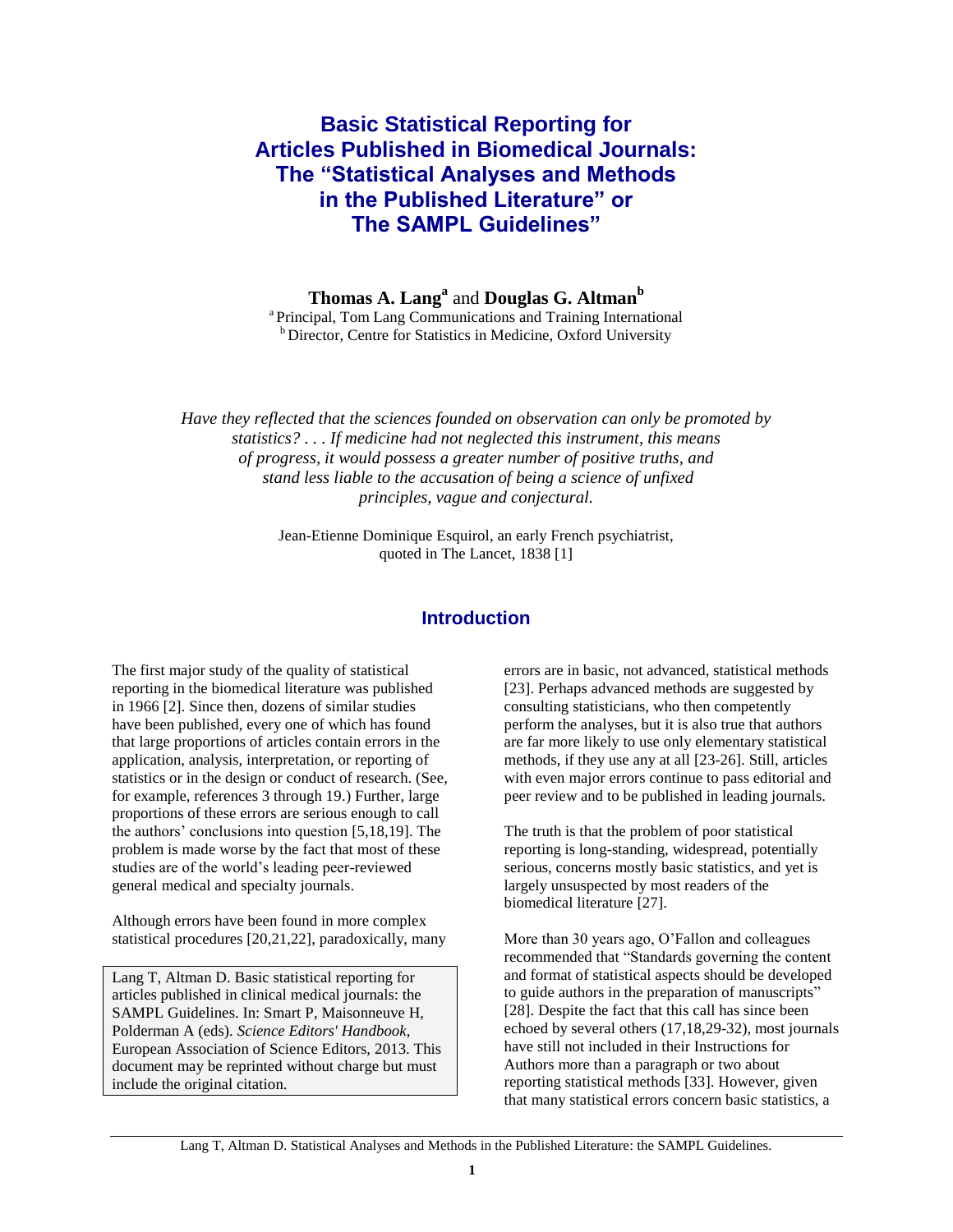comprehensive—and comprehensible—set of reporting guidelines might improve how statistical analyses are documented.

In light of the above, we present here a set of statistical reporting guidelines suitable for medical journals to include in their Instructions for Authors. These guidelines tell authors, journal editors, and reviewers how to report basic statistical methods and results. Although these guidelines are limited to the most common statistical analyses, they are nevertheless sufficient to prevent most of the reporting deficiencies routinely found in scientific articles; they may also help to prevent some reporting errors by focusing attention on key points in the analyses.

Unlike many of other guidelines, the SAMPL guidelines were not developed by a formal consensus-building process, but they do draw considerably from published guidelines [27,34-37]. In addition, a comprehensive review of the literature on statistical reporting errors reveals near universal agreement on how to report the most common methods [27].

Statistical analyses are closely related to the design and activities of the research itself. However, our guidelines do not address the issues related to the design and conduct of research. Instead, we refer readers to the EQUATOR Network website (www.equator-network.org) where guidelines for reporting specific research designs can be found. (For example, see the CONSORT [38], TREND [39], STROBE [40]) These guidelines for reporting methodologies all include items on reporting statistics, but the guidelines presented here are more specific and complement, not duplicate, those in the methodology guidelines.

We welcome feedback and anticipate the need to update this guidance in due course.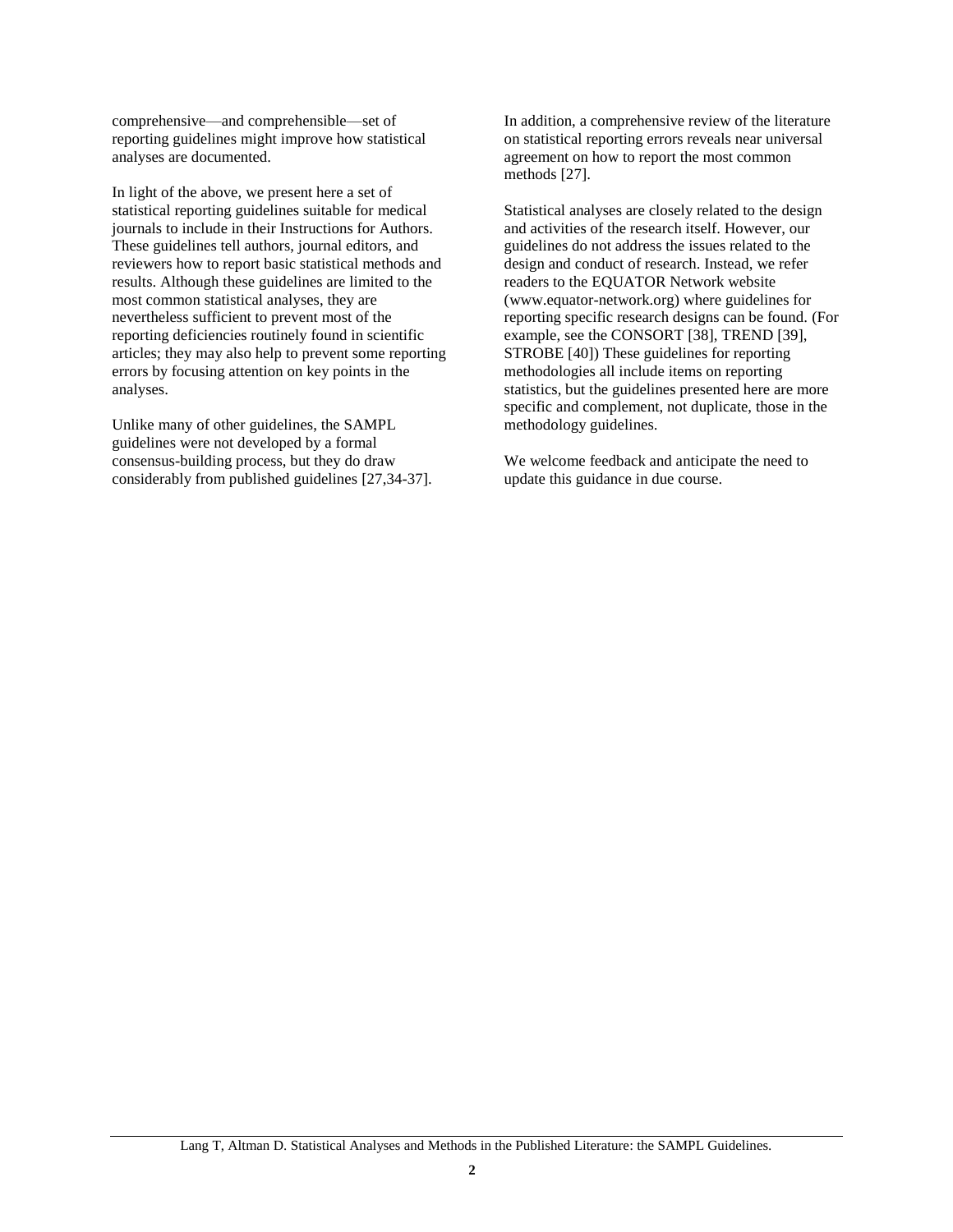# **Reporting Basic Statistical Analyses and Methods in the Published Literature: The SAMPL Guidelines for Biomedical Journals**

# **Guiding Principles for Reporting Statistical Methods and Results**

Our first guiding principle for statistical reporting comes from The International Committee of Medical Journal Editors, whose Uniform Requirements for Manuscripts Submitted to Biomedical Journals include the following excellent statement about reporting statistical analyses:

"**Describe statistical methods with enough detail to enable a knowledgeable reader with access to the original data to verify the reported results.** [Emphasis added.] When possible, quantify findings and present them with appropriate indicators of measurement error or uncertainty (such as confidence intervals). Avoid relying solely on statistical hypothesis testing, such as *P* values, which fail to convey important information about effect size. References for the design of the study and statistical methods should be to standard works

when possible (with pages stated). Define statistical terms, abbreviations, and most symbols. Specify the computer software used" [33,41].

Our second guiding principle for statistical reporting is to **provide enough detail that the results can be incorporated into other analyses.** In general, this principle requires reporting the descriptive statistics from which other statistics are derived, such as the numerators and denominators of percentages, especially in risk, odds, and hazards ratios. Likewise, P values are not sufficient for re-analysis. Needed instead are descriptive statistics for the variables being compared, including sample size of the groups involved, the estimate (or "effect size") associated with the P value, and a measure of precision for the estimate, usually a 95% confidence interval.

# **General Principles for Reporting Statistical Methods**

# **Preliminary analyses**

• Identify any statistical procedures used to modify raw data before analysis. Examples include mathematically transforming continuous measurements to make distributions closer to the normal distribution, creating ratios or other derived variables, and collapsing continuous data into categorical data or combining categories.

# **Primary analyses**

- Describe the purpose of the analysis.
- Identify the variables used in the analysis and summarize each with descriptive statistics.
- When possible, identify the smallest difference considered to be clinically important.
- Describe fully the main methods for analyzing the primary objectives of the study.
- Make clear which method was used for each analysis, rather than just listing in one place all the statistical methods used.
- Verify that that data conformed to the assumptions of the test used to analyze them. In particular, specify that 1) skewed data were analyzed with non-parametric tests, 2) paired data were analyzed with paired tests, and 3) the underlying relationship analyzed with linear regression models was linear.
- Indicate whether and how any allowance or adjustments were made for multiple comparisons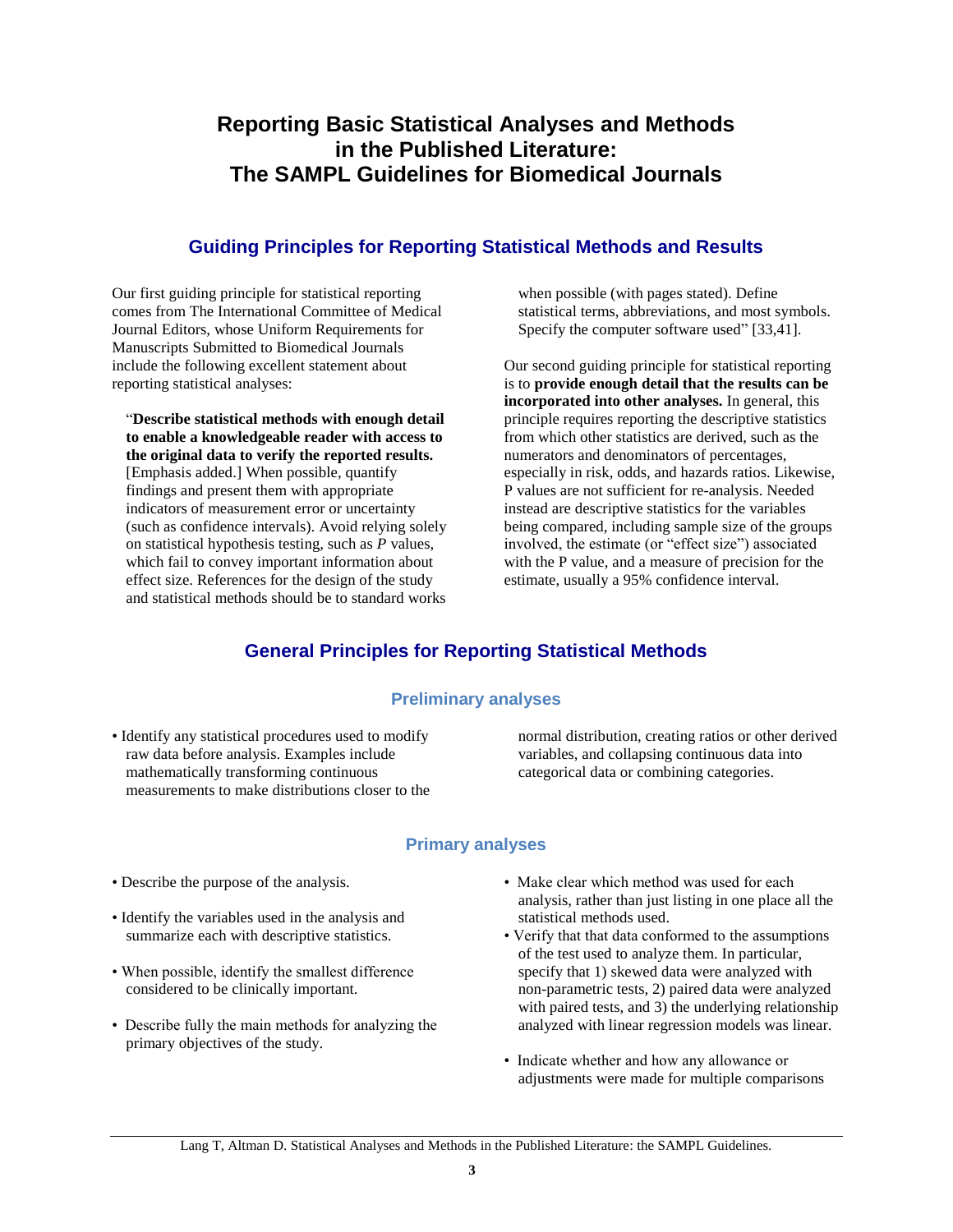(performing multiple hypothesis tests on the same data).

- If relevant, report how any outlying data were treated in the analysis.
- Say whether tests were one- or two-tailed and justify the use of one-tailed tests.
- Report the alpha level (e.g., 0.05) that defines statistical significance.
- Name the statistical package or program used in the analysis.

#### **Supplementary analyses**

- Describe methods used for any ancillary analyses, such as sensitivity analyses, imputation of missing values, or testing of assumptions underlying methods of analysis.
- Identify post-hoc analyses, including unplanned subgroup analyses, as exploratory.

# **General Principles for Reporting Statistical Results**

#### **Reporting numbers and descriptive statistics**

- Report numbers—especially measurements—with an appropriate degree of precision. For ease of comprehension and simplicity, round to a reasonable extent. For example, mean age can often be rounded to the nearest year without compromising either the clinical or the statistical analysis. If the smallest meaningful difference on a scale is 5 points, scores can be reported as whole numbers; decimals are not necessary.
- Report total sample and group sizes for each analysis.
- Report numerators and denominators for all percentages.
- Summarize data that are approximately normally distributed with means and standard deviations (SD). Use the form: mean (SD), not mean  $\pm$  SD.
- Summarize data that are not normally distributed with medians and interpercentile ranges, ranges, or both. Report the upper and lower boundaries of interpercentile ranges and the minimum and maximum values of ranges, not just the size of the range.
- Do NOT use the standard error of the mean (SE) to indicate the variability of a data set. Use standard deviations, inter-percentile ranges, or ranges instead. (The SE is an inferential statistic—it is about a 68% confidence interval—not a descriptive statistic.)
- Display data in tables or figures. Tables present exact values, and figures provide an overall assessment of the data.[42,43]

#### **Reporting risk, rates, and ratios**

- Identify the type of rate (e.g., incidence rates; survival rates), ratio (e.g., odds ratios; hazards ratios), or risk (e.g., absolute risks; relative risk differences), being reported.
- Identify the quantities represented in the numerator and denominator (e.g., the number of men with prostate cancer divided by the number of men in whom prostate cancer can occur).
- Identify the time period over with each rate applies.
- Identify any unit of population (that is, the unit multiplier: e.g., x 100; x 10,000) associated with the rate.
- Consider reporting a measure of precision (a confidence interval) for estimated risks, rates, and ratios.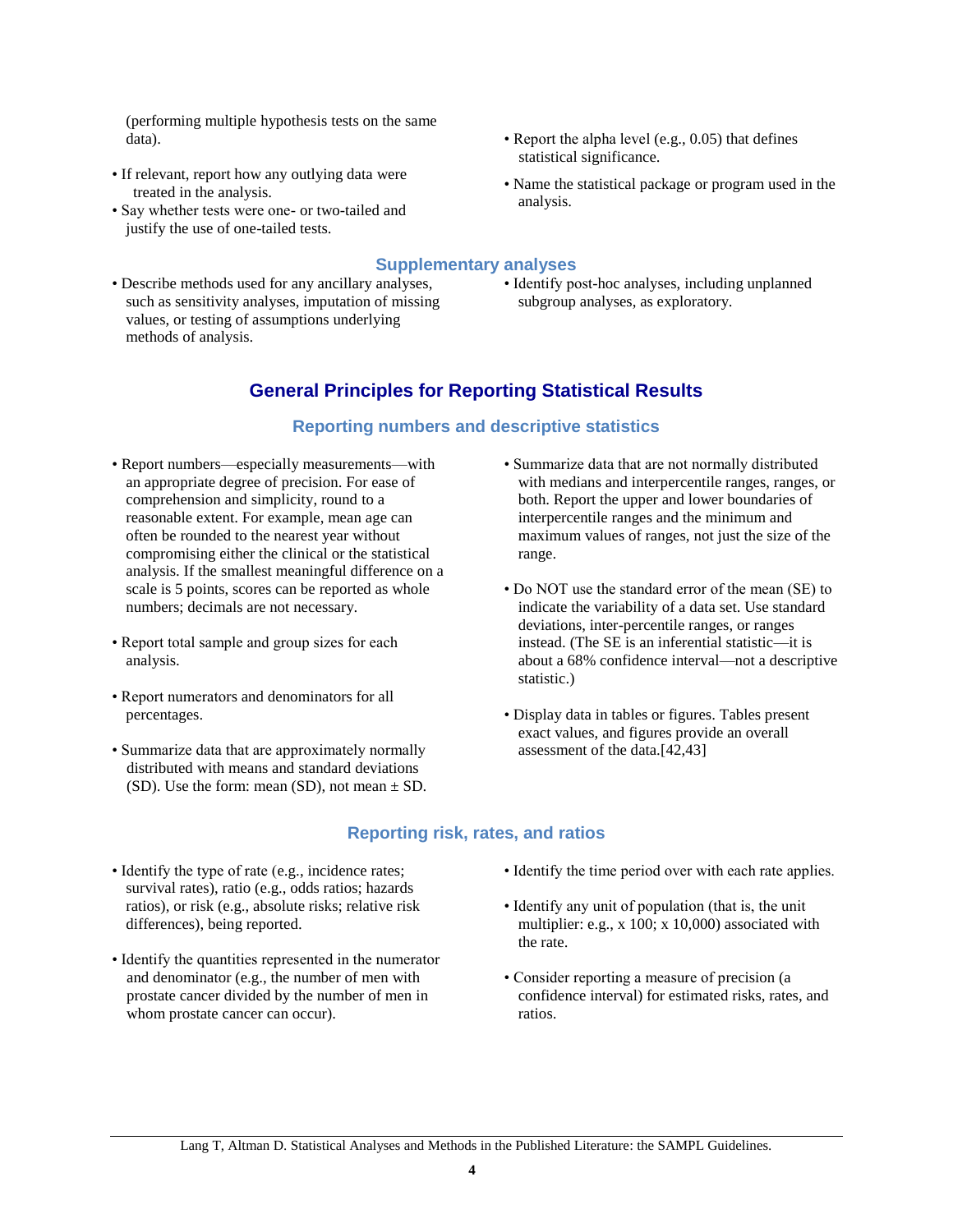### **Reporting hypothesis tests**

- State the hypothesis being tested.
- Identify the variables in the analysis and summarize the data for each variable with the appropriate descriptive statistics.
- If possible, identify the minimum difference considered to be clinically important.
- For equivalence and non-inferiority studies, report the largest difference between groups that will still be accepted as indicating biological equivalence (the equivalence margin).
- Identify the name of the test used in the analysis. Report whether the test was one- or two-tailed (justify the use of one-tailed tests) and for paired or independent samples.
- Confirm that the assumptions of the test were met by the data.
- Report the alpha level (e.g., 0.05) that defines statistical significance.
- At least for primary outcomes, such as differences or agreement between groups, diagnostic sensitivity, and slopes of regression lines, report a measure of precision, such as the 95% confidence interval.
- Do NOT use the standard error of the mean (SE) to indicate the precision of an estimate. The SE is essentially a 68% confidence coefficient: use the 95% confidence coefficient instead.
- Although not preferred to confidence intervals, if desired, *P* values should be reported as equalities when possible and to one or two decimal places (e.g.,  $P = 0.03$  or 0.22 not as inequalities: e.g.,  $P <$ 0.05). Do NOT report "NS"; give the actual P value. The smallest *P* value that need be reported is *P* <0.001, save in studies of genetic associations.
- Report whether and how any adjustments were made for multiple statistical comparisons.
- Name the statistical software package used in the analysis.

# **Reporting association analyses**

- Describe the association of interest.
- Identify the variables used and summarize each with descriptive statistics.
- Identify the test of association used.
- Indicate whether the test was one- or two-tailed. Justify the use of one-tailed tests.
- For *tests* of association (e.g., a *chi*-square test), report the *P* value of the test (because association is defined as a statistically significant result).
- For *measures* of association (i.e., the *phi* coefficient), report the value of the coefficient and a confidence interval. Do not describe the association as low, moderate, or high unless the ranges for these categories have been defined. Even then, consider the wisdom of using these categories given their biological implications or realities.
- For primary comparisons, consider including the full contingency table for the analysis.
- Name the statistical package or program used in the analysis.

# **Reporting correlation analyses**

- Describe the purpose of the analysis.
- Summarize each variable with the appropriate descriptive statistics.
- Identify the correlation coefficient used in the analysis (e.g., Pearson, Spearman).
- Confirm that the assumptions of the analysis were met.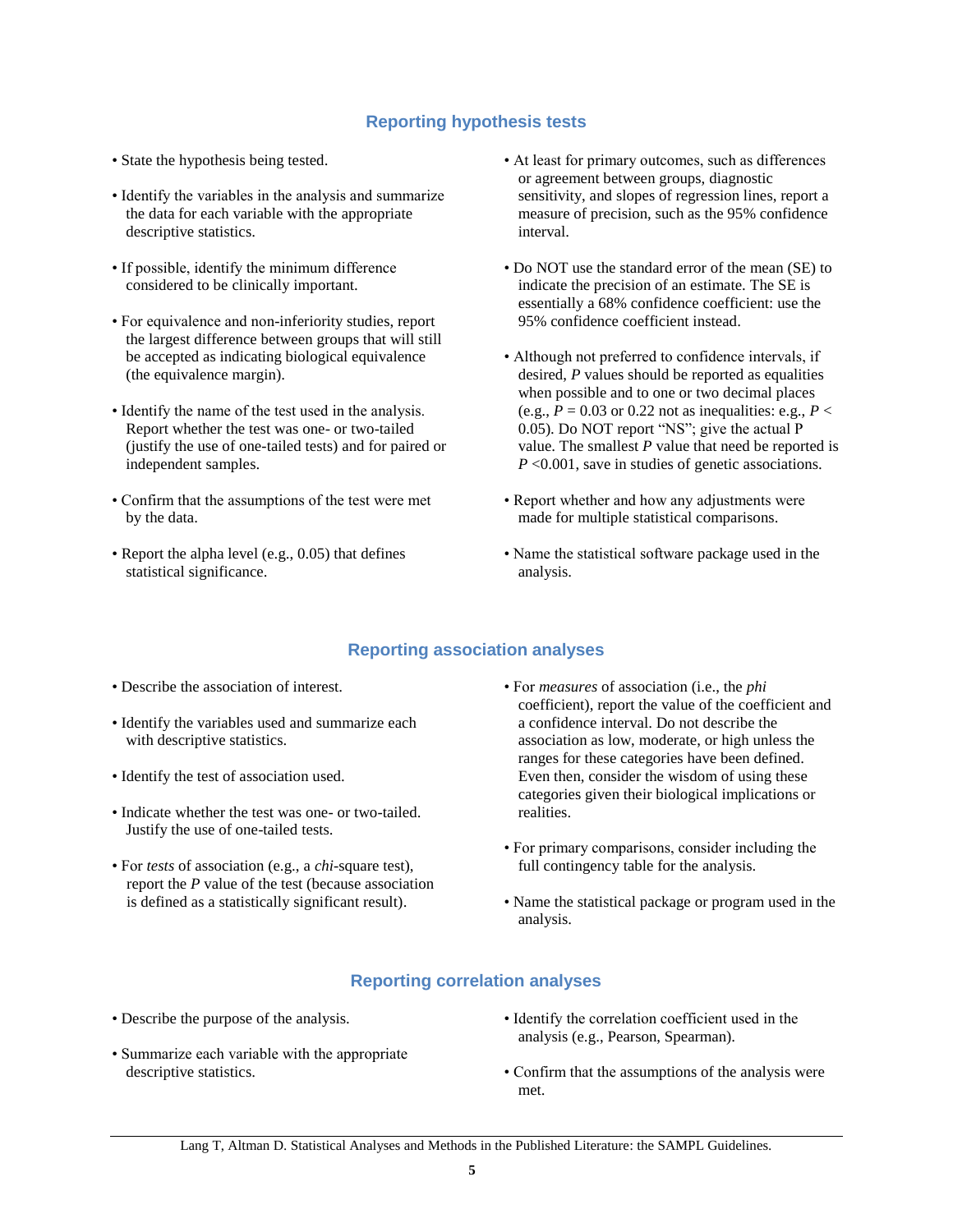- Report the alpha level (e.g., 0.05) that indicates whether the correlation coefficient is statistically significant.
- Report the value of the correlation coefficient. Do not describe correlation as low, moderate, or high unless the ranges for these categories have been defined. Even then, consider the wisdom of using these categories given their biological implications or realities.
- For primary comparisons, report the (95%) confidence interval for the correlation coefficient, whether or not it is statistically significant.
- For primary comparisons, consider reporting the results as a scatter plot. The sample size, correlation coefficient (with its confidence interval), and *P* value can be included in the data field.
- Name the statistical package or program used in the analysis.

#### **Reporting** r**egression** a**nalyses**

- Describe the purpose of the analysis.
- Identify the variables used in the analysis and summarize each with descriptive statistics.
- Confirm that the assumptions of the analysis were met. For example, in linear regression indicate whether an analysis of residuals confirmed the assumptions of linearity.
- If relevant, report how any outlying values were treated in the analysis.
- Report how any missing data were treated in the analyses.
- For either simple or multiple (multivariable) regression analyses, report the regression equation.
- For multiple regression analyses: 1) report the alpha level used in the univariate analysis; 2) report whether the variables were assessed for a) colinearity and b) interaction; and 3) describe the variable selection process by which the final model

was developed (e.g., forward-stepwise; best subset).

- Report the regression coefficients (beta weights) of each explanatory variable and the associated confidence intervals and *P* values, preferably in a table.
- Provide a measure of the model's "goodness-of-fit" to the data (the coefficient of determination,  $r^2$ , for simple regression and the coefficient of multiple determination,  $R^2$ , for multiple regression).
- Specify whether and how the model was validated.
- For primary comparisons analyzed with simple linear regression analysis, consider reporting the results graphically, in a scatter plot showing the regression line and its confidence bounds. Do not extend the regression line (or the interpretation of the analysis) beyond the minimum and maximum values of the data.
- Name the statistical package or program used in the analysis.

# **Reporting analyses of variance (ANOVA) or of covariance (ANCOVA)**

- Describe the purpose of the analysis.
- Identify the variables used in the analysis and summarize each with descriptive statistics.
- Confirm that the assumptions of the analysis were met. For example, indicate whether an analysis of residuals confirmed the assumptions of linearity.
- If relevant, report how any outlying data were treated in the analysis.
- Report how any missing data were treated in the analyses.
- Specify whether the explanatory variables were tested for interaction, and if so how these interactions were treated.
- If appropriate, in a table, report the *P* value for each explanatory variable, the test statistics and, where applicable, the degrees of freedom for the analysis.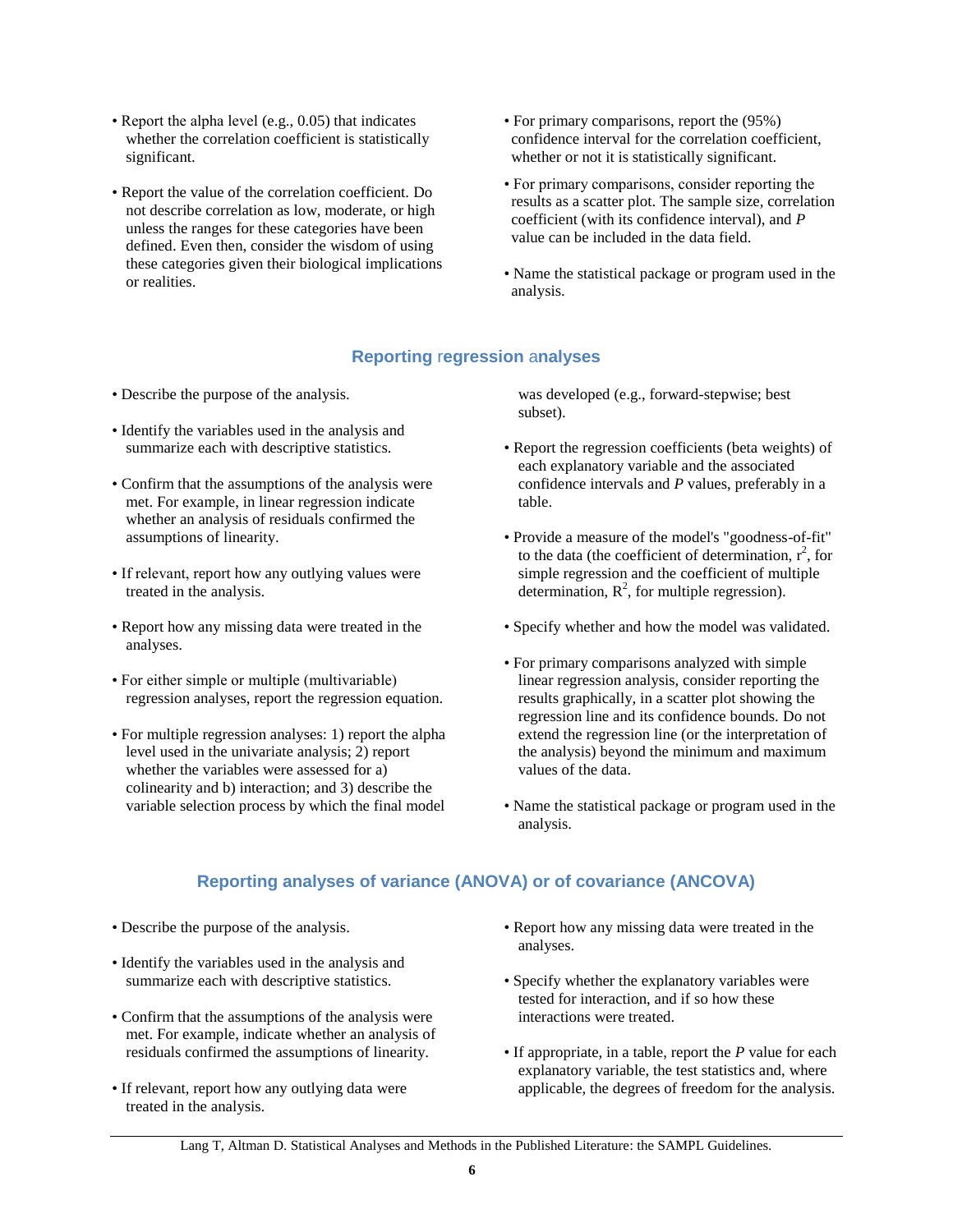- Provide an assessment of the goodness-of-fit of the model to the data, such as  $R^2$ .
- Name the statistical package or program used in the analysis.
- Specify whether and how the model was validated.

#### **Reporting survival (time-to-event) analyses**

- Describe the purpose of the analysis.
- Identify the dates or events that mark the beginning and the end of the time period analyzed.
- Specify the circumstances under which data were censored.
- Specify the statistical methods used to estimate the survival rate.
- Confirm that the assumptions of survival analysis were met.
- For each group, give the estimated survival probability at appropriate follow-up times, with confidence intervals, and the number of participants at risk for death at each time. It is often more helpful to plot the cumulative probability of not surviving, especially when events are not common.
- Reporting median survival times, with confidence intervals, is often useful to allow the results to be compared with those of other studies.
- Consider presenting the full results in a graph (e.g., a Kaplan-Meier plot) or table.
- Specify the statistical methods used to compare two or more survival curves.
- When comparing two or more survival curves with hypothesis tests, report the *P* value of the comparison
- Report the regression model used to assess the associations between the explanatory variables and survival or time-to-event.
- Report a measure of risk (e.g., a hazard ratio) for each explanatory variable, with a confidence interval.

#### **Reporting Bayesian analyses**

- Specify the pre-trial probabilities ("priors").
- Explain how the priors were selected.
- Describe the statistical model used.
- Describe the techniques used in the analysis.
- Identify the statistical software program used in the analysis.
- Summarize the posterior distribution with a measure of central tendency and a credibility interval
- Assess the sensitivity of the analysis to different priors.

#### **References**

- 1. Esquirol JED. Cited in: Pearl R. Introduction to Medical Biometry and Statistics. Philadelphia: WB Saunders, 1941.
- 2. Schor S, Karten I. Statistical evaluation of medical journal manuscripts. JAMA. 1966;195:1123-8.
- 3. Nagele P. Misuse of standard error of the mean (SEM) when reporting variability of a sample. A critical evaluation of four anaesthesia journals. Brit J Anaesth. 2003; 90: 514-6.
- 4. Neville JA, Lang W, Fleischer AB Jr. Errors in the Archives of Dermatology and the Journal of the American Academy of Dermatology from January through December 2003. *Arch Dermatol.* 2006; 142: 737-40.
- 5. Glantz SA. Biostatistics: how to detect, correct and prevent errors in the medical literature. Circulation. 1980;61:1-7.
- 6. Lionel ND, Herxheimer A. Assessing reports of therapeutic trials. BMJ. 1970;3:637- 40.